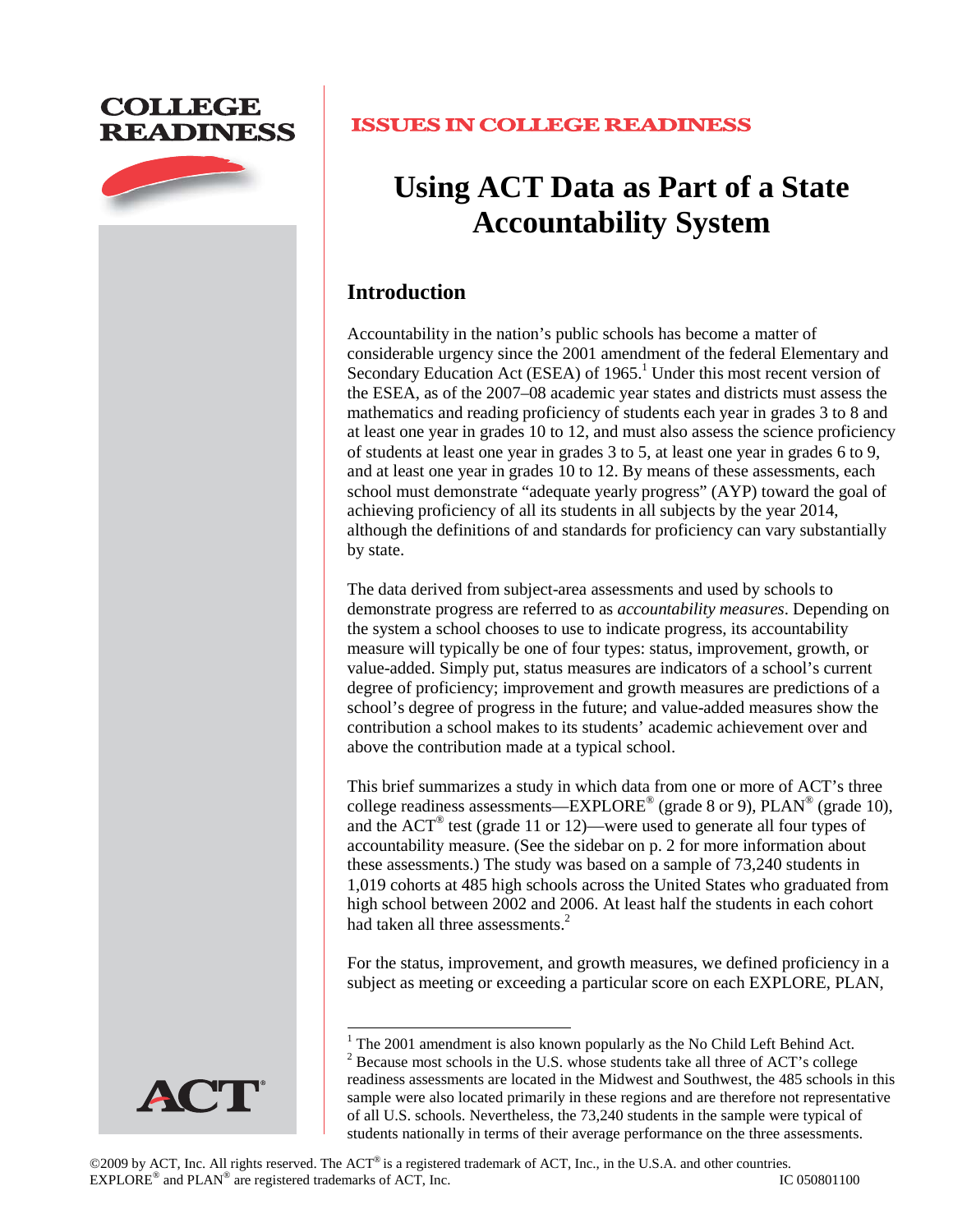### **EXPLORE, PLAN, and the ACT**

ACT's College Readiness System includes a sequence of three longitudinal college readiness assessments: EXPLORE, PLAN, and the ACT. Based on extensive research into what postsecondary educators expect from entering college students, each assessment measures what students are able to do with what they have learned in school.

EXPLORE, for students in grade 8 or 9, provides baseline information on the academic preparation of students that can be used to plan high school coursework. PLAN, for students in grade 10, provides a midpoint review of students' progress toward their education and career goals while there is still time to make necessary interventions. The ACT, for students in grade 11 or 12, measures students' academic readiness to make successful transitions to college and work after high school.

### **ACT's College Readiness Benchmarks**

The College Readiness Benchmarks for the ACT represent the level of achievement required for students to have a high probability of success in selected credit-bearing first-year college courses. Success is defined as approximately a 75 percent chance that a student will earn a grade of C or better, or approximately a 50 percent chance that a student will earn a grade of B or better. The courses are the ones most commonly taken by first-year college students in the areas of English (English Composition), mathematics (College Algebra), social sciences (History, Psychology, Sociology, Political Science, and Economics), and natural sciences (Biology). Data from 98 postsecondary institutions and more than 90,000 first-year college students were used to establish the Benchmarks, which are median course placement scores that reflect a high probability of student success in a college course.

Based on these Benchmarks, ACT has also established College Readiness Benchmarks for EXPLORE and PLAN. These scores indicate whether students, based on their performance on EXPLORE or PLAN, are on target to be ready for first-year college-level work by the time they graduate from high school. or ACT subject test. These scores are known collectively as ACT's College Readiness Benchmarks (see sidebar).

In this brief, we explain and illustrate each of the four accountability measures generated from EXPLORE, PLAN, or ACT data. We also evaluate the appropriateness of each type of measure in assessing the academic effects of schools on student learning, by examining its associations with factors that are outside the school's control.

The study shows that data from EXPLORE, PLAN, and the ACT can be used as the basis for the four common accountability measures, three of which are consistent with the current requirements of the ESEA. The study also found that the measures consistent with the ESEA—status, improvement, and growth also run a greater risk of inappropriately sanctioning schools with certain characteristics than does the fourth, value-added measure.

For clarity and simplicity of illustration, examples of each type of accountability measure presented in the following sections are all based on the same data from a single high school in the sample. This school, which we have given the fictitious name Eastville High School, has a high poverty rate (50 percent of the students are eligible for free or reduced lunch) and a high concentration of racial/ethnic minority students (50 percent). Eastville has two cohorts in the sample: 128 students who graduated from high school in 2003, of whom 64 had each taken EXPLORE, PLAN, and the ACT; and 175 students who graduated from high school in 2006, of whom 93 had each taken EXPLORE, PLAN, and the ACT. Status (as of 10th grade), improvement (projected status of 10th graders in 2013–14), growth (as of 10th grade), and value-added (as of 11th or 12th grade) measures are presented, along with their respective percentile ranks. For the status, growth, and value-added measures, the percentile ranks give the position of the 2006 Eastville cohort among the 1,019 cohorts in the study; for the improvement measures, which require multiple cohorts within a school, the percentile ranks give Eastville's position among the 272 high schools that had more than one cohort in the sample.

# **1. Status Measure: Percentages of 10th-Grade Students on Target to Be Ready for College-Level Work by High School Graduation**

A status measure is an aggregated assessment result from a single school year, so called because it is one indicator of the *status* of the school during that year.

To construct status measures for proficiency in the four subject areas at Eastville High School, we used the College Readiness Benchmarks for PLAN as cutoff scores. The proficiency rates and percentile ranks for 10th-grade Eastville High School students in each subject in academic year 2003–04 are shown in Table 1.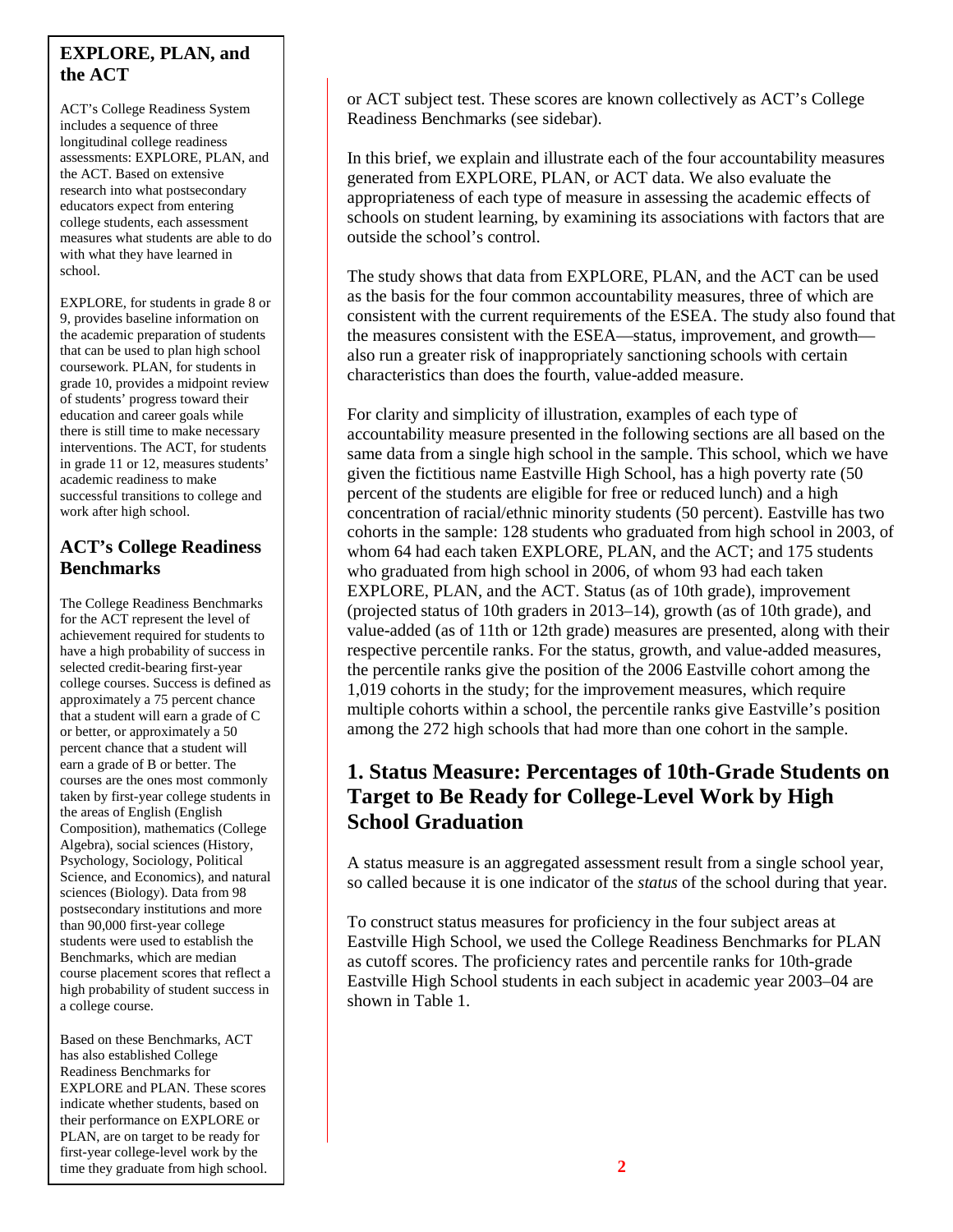| Subject            | % Proficient | <b>Percentile Rank</b> |
|--------------------|--------------|------------------------|
| English            | 84           | 54                     |
| <b>Mathematics</b> |              |                        |
| Reading            | 6h           |                        |
| Science            |              |                        |

#### **Table 1: Status Measures for 10th-Grade Students at Eastville High School (2003–04)**

Table 1 shows that 84 percent of the Eastville High School 2006 cohort were on target in 2003–04 to be ready for first-year college English coursework by the time they graduated from high school, and that the percentages of these students who were similarly on target in Mathematics, Reading, and Science were 31 percent, 65 percent, and 17 percent, respectively. With respect to students at other high schools, the percentile ranks show that the Eastville cohort's status was about average in English (percentile rank of 54 among all the cohorts in the sample), slightly above average in Reading (percentile rank of 67), and below average in Mathematics and Science (percentile ranks of 32).

#### *Appropriateness of Status Measures as Indicators of School Effectiveness*

In the context of the ESEA, status measures serve as snapshots of a particular school's progress in a given year. And because one of the principles of the ESEA is to "set expectations for annual achievement based on meeting gradelevel proficiency, not on student background or school characteristics" (U.S. Department of Education, 2007), schools with very different populations or characteristics are, under the requirements of the ESEA, being held to the same standard. For example, a school with a high proportion of students for whom English is not their native language would be expected to perform as well as a school whose students are all native English speakers.

Critics of status measures argue that such measures are unsound as a measure of school effectiveness because they necessarily reflect contextual factors that are beyond a school's control, such as students' entering achievement level or poverty level. And in fact, numerous studies have shown that aggregate school achievement is strongly related to school poverty level and proportion of racial/ethnic minority students (e.g., Howley, Strange, & Bickel, 2000; Linn, 2001). Therefore, it is not surprising that school sanctions resulting from status measures are frequently perceived as less fair than other measures.

Our examination of status measures based on EXPLORE, PLAN, or ACT data shows that poverty level and proportion of racial/ethnic minority students are the two characteristics most strongly related to the student population's initial status (i.e., 8th-grade proficiency as measured by attainment of the College Readiness Benchmarks for EXPLORE), with poverty level having the strongest association. So schools with higher poverty levels and, to a lesser extent, higher proportions of minority students are more likely to have lower initial status. Further, students' initial status is the strongest predictor of their later status in 10th and 12th grade (i.e., proficiency as measured by attainment of the College Readiness Benchmarks for PLAN and the ACT, respectively<sup>3</sup>). This suggests

 $\overline{a}$ 

<sup>&</sup>lt;sup>3</sup> Performance on EXPLORE may be compared directly with performance on PLAN and the ACT because scores on the three assessments are reported using the same scale.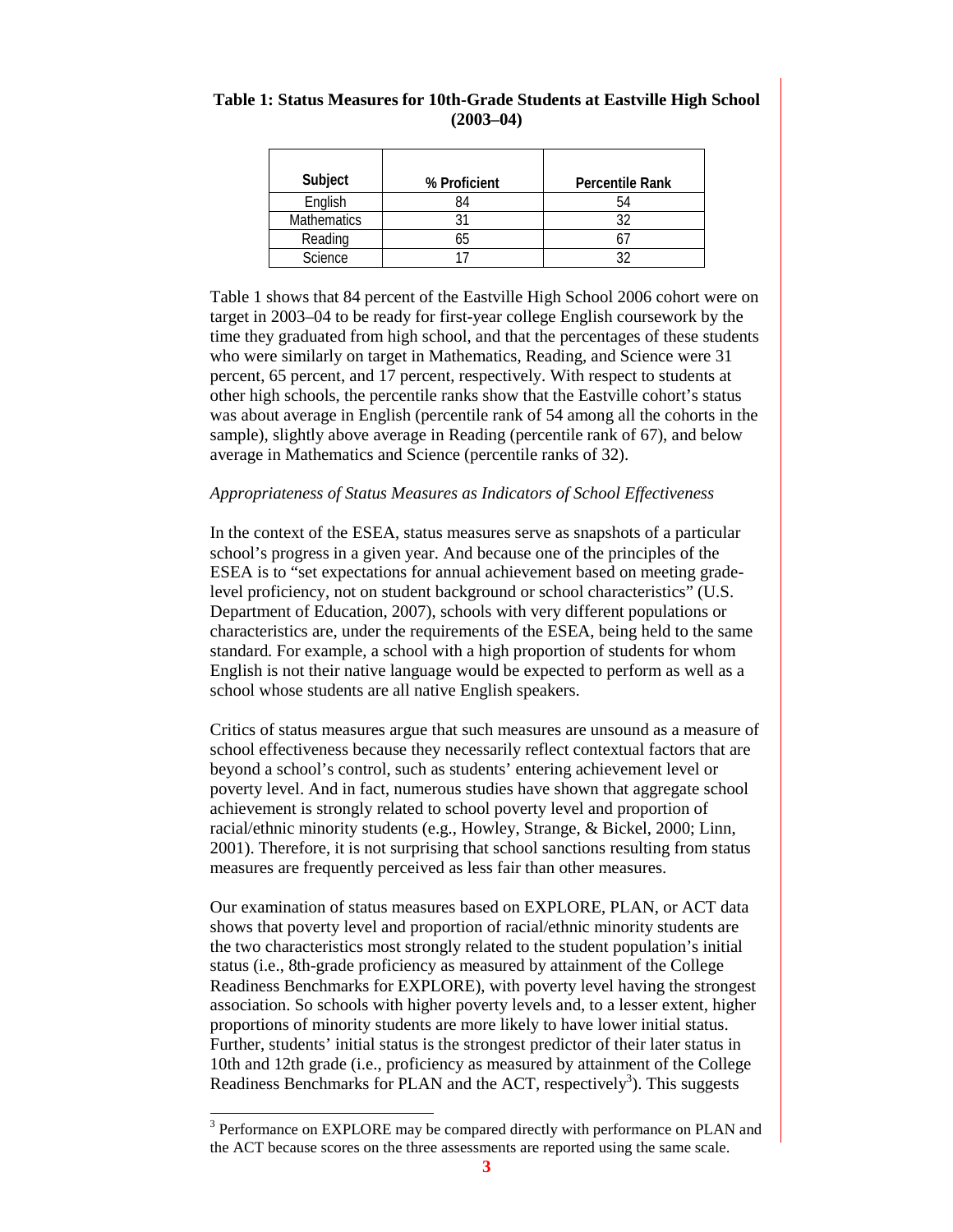that high-poverty and high-minority schools such as Eastville High School would have a higher likelihood of being sanctioned inappropriately under an accountability system based on status measures.

# **2. Improvement Measure: Predicted Percentages of 2013– 14 10th-Grade Students on Target to Be Ready for College-Level Work by High School Graduation**

An improvement measure is a predicted assessment result for students in a particular grade based on the results in that grade from prior school years, so called because it is one indicator of the *improvement* a school is expected to show by the future year. Essentially, improvement measures use two or more past status measures to predict future status.

To construct improvement measures for proficiency in the four subject areas at Eastville High School, we again used the College Readiness Benchmarks for PLAN as cutoff scores; proficiency rates from 2000–01 and 2003–04 were extrapolated to 2013–14. The predicted proficiency rates and percentile ranks for 10th-grade Eastville High School students in each subject in academic year 2013–14 are shown in Table 2.

| Subject            | % Proficient | <b>Percentile Rank</b> |
|--------------------|--------------|------------------------|
| English            |              |                        |
| <b>Mathematics</b> |              | ንዐ                     |
| Reading            |              | 38                     |
| Science            |              |                        |

#### **Table 2: Predicted Status of Eastville High School 10th-Grade Students in 2013–14, Based on 10th-Grade Results from 2000–01 and 2003–04**

Improvement measures are commonly employed to determine AYP under the ESEA, using full proficiency in all subjects by 2013–14 as the goal. Because the ESEA requires 100 percent proficiency among all students in all subjects by 2014, it is clear from Table 2 that Eastville High School is not making AYP with respect to its 10th-grade population. $<sup>4</sup>$  And while the percentile ranks show</sup> that Eastville High School is below average in three of the four subject areas when compared to the other 271 schools in our sample that had multiple cohorts, only 9 of the 272 schools—just 3 percent—were projected to reach full proficiency in all four subject areas at grade 10. Thus, Eastville is not unlike the overwhelming majority of schools in the sample.

 $\overline{a}$ 

<sup>&</sup>lt;sup>4</sup> The zero percent proficiency rate in mathematics is based on the fact that the mathematics proficiency of Eastville High School 10th graders decreased from 2000–01 to 2003–04, to such an extent that extrapolating this decrease ten years into the future led to a negative result. As the percentile rank shows, this result occurred for 29 percent of the schools in the sample.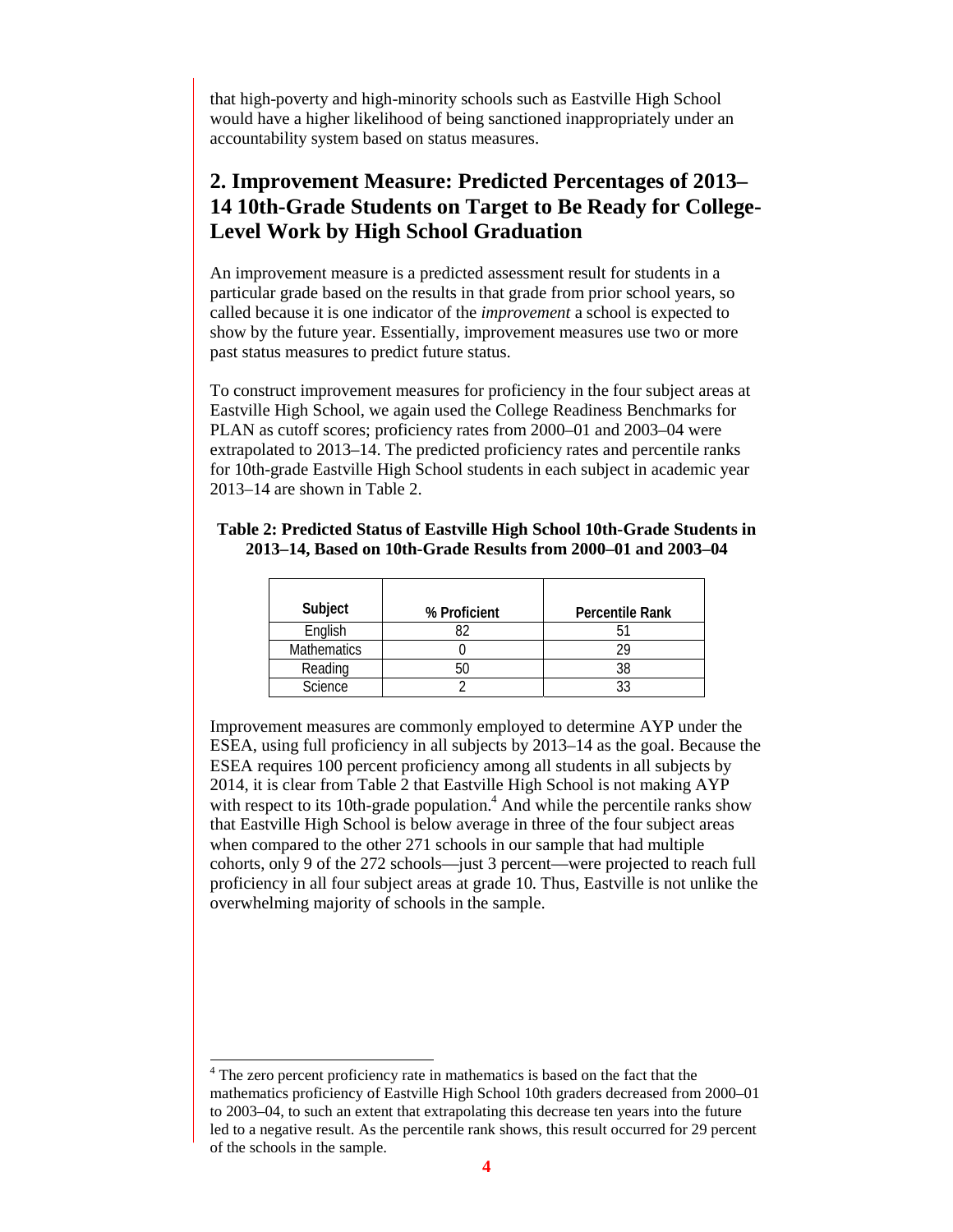#### *Appropriateness of Improvement Measures as Indicators of School Effectiveness*

In the previous section we saw that, when using status measures, initial student achievement levels at grade 8 are influenced by a school's poverty level and its proportion of racial/ethnic minority students, and that this influence suggests that accountability systems based on status measures are likely to sanction schools inappropriately. Because improvement measures are derived from two or more past status measures, it would stand to reason that improvement measures are also likely to sanction schools less fairly than other measures. Our examination of improvement measures shows that this is indeed the case.

The results show that poverty level and proportion of racial/ethnic minority students are related to the student population's initial status in grade 8: schools with higher poverty levels and higher proportions of racial/ethnic minority students are more likely to have lower initial status. And students' initial status influences their later status in 10th and 12th grade. As with status measures, this suggests that high-poverty and high-minority schools such as Eastville High School would have a higher likelihood of being sanctioned inappropriately under an accountability system based on improvement measures.

# **3. Growth Measure: Percentages of 12th-Grade Students Expected to Be Ready for College-Level Work by High School Graduation, Based on Their Performance in Grades 8 and 10**

A growth measure is a predicted assessment result for students in a future school year based on a set of results for those same students in two or more prior school years, so called because it accounts for the *growth* these students made during the prior school years. Growth measures differ from improvement measures in that growth measures predict results for a set of students based on their own past performance, whereas improvement measures predict results for a school at a particular grade based on the performance of its students in that same grade in the past.

To construct growth measures for proficiency in the four subject areas among a group of students at Eastville High School, we predicted their proficiency at grade 12 based on their assessment results at grades 8 and 10. The predicted proficiency rates and percentile ranks for 12th-grade Eastville High School students in each subject in academic year  $2005-06^5$  are shown in Table 3.

 $\overline{a}$ 

<sup>&</sup>lt;sup>5</sup> Constructing growth measures for students in academic year 2013–14 would require EXPLORE results from 2009–10 and PLAN results from 2011–12. Interestingly, the predicted 2005–06 results were highly correlated with the actual results of the students in the Eastville High School 2006 cohort (correlations of 0.85 for English and Mathematics, 0.80 for Reading, and 0.79 for Science).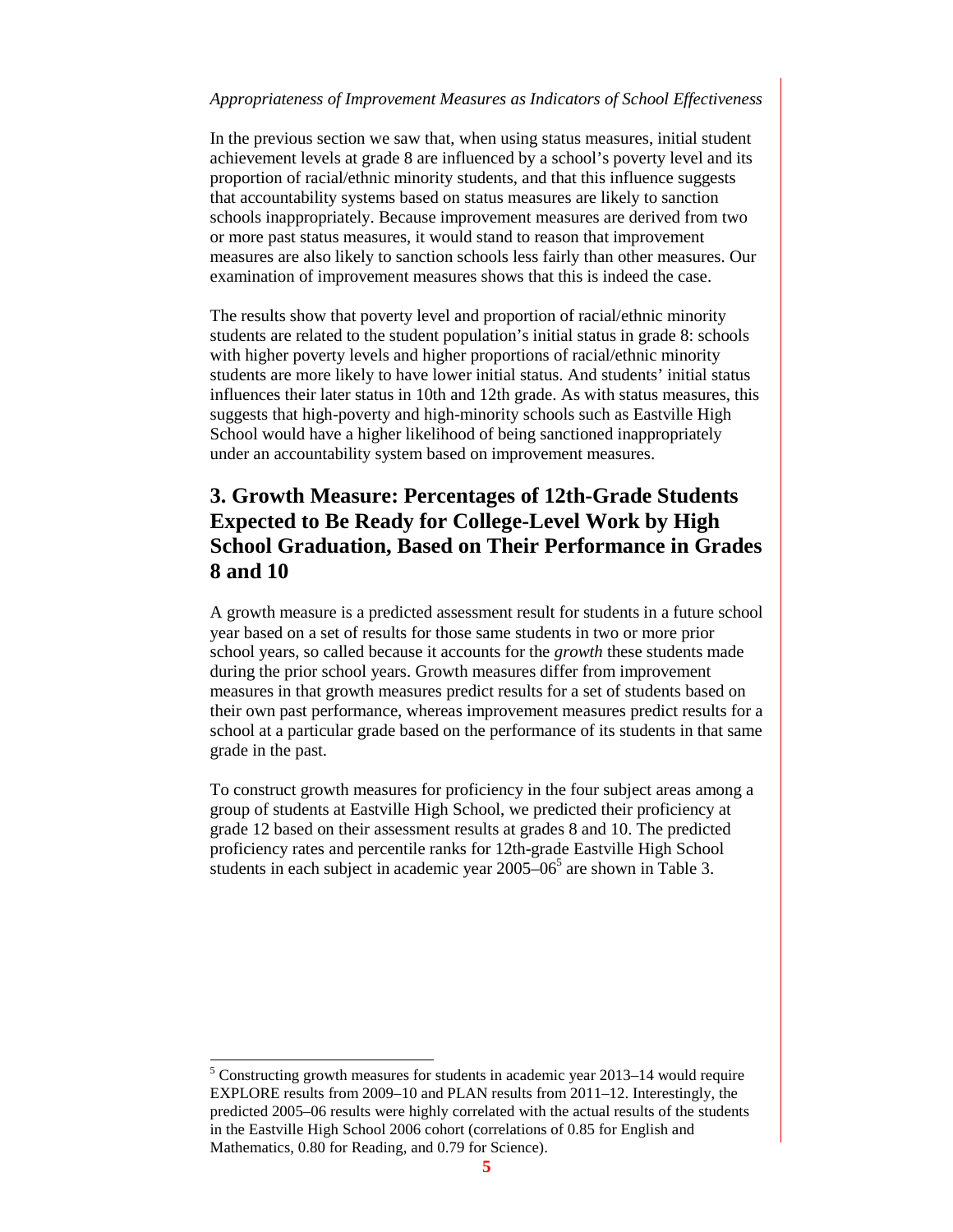#### **Table 3: Predicted College Readiness of Students in Grade 12 (2005–06), Based on Their Degree of Progress toward College Readiness in Grades 8 (2001–02) and 10 (2003–04)**

| Subject            | % Proficient | <b>Percentile Rank</b> |
|--------------------|--------------|------------------------|
| English            |              |                        |
| <b>Mathematics</b> |              |                        |
| Reading            |              |                        |
| Science            |              |                        |

Under the U.S. Department of Education's Growth Model Pilot Program, growth measures have been approved for some states as an alternative to improvement measures in demonstrating AYP. The percentile ranks in Table 3 show that the predicted proficiency of 12th-grade students at Eastville High School during 2005–06 was above average in English and Reading and below average in Mathematics and Science. However, if the ESEA had required 100 percent proficiency in all subjects by 2005–06, Eastville would not have met this requirement in any of the four subjects.

#### *Appropriateness of Growth Measures as Indicators of School Effectiveness*

Our examination of growth measures shows that, as with status and improvement measures, school poverty level and proportion of racial/ethnic minority students are related to the student population's initial status at grade 8, and that students' initial status influences their later status in 10th and 12th grade. This again suggests that high-poverty and high-minority schools such as Eastville High School would have a higher likelihood of being sanctioned inappropriately under an accountability system based on growth measures.

# **4. Value-Added Measure: School Contribution to Student ACT Score**

A value-added measure is an estimate of the number of score points by which attending a particular school increases students' test scores in a given subject (beyond the average expected increase associated with attendance at a typical school), based on two or more years of assessment results at the school for these students—so called because it indicates the *value added* by a school to its students' academic achievement.

To construct value-added measures for Eastville High School we used a method that estimates the school's effect on its students' ACT scores, explicitly controlling for student factors (annual family income, race/ethnicity, and incoming performance level as represented by the same students' EXPLORE scores in grade 8) and school factors (enrollment, proportion of students tested, poverty level, and proportion of racial/ethnic minority students). The estimated school effect shown by this measure can be interpreted as an estimate of the school's contribution to students' academic performance, adjusted for their incoming performance level, students' family income and race/ethnicity, school size, proportion of students tested, school poverty level, and proportion of racial/ethnic minority students.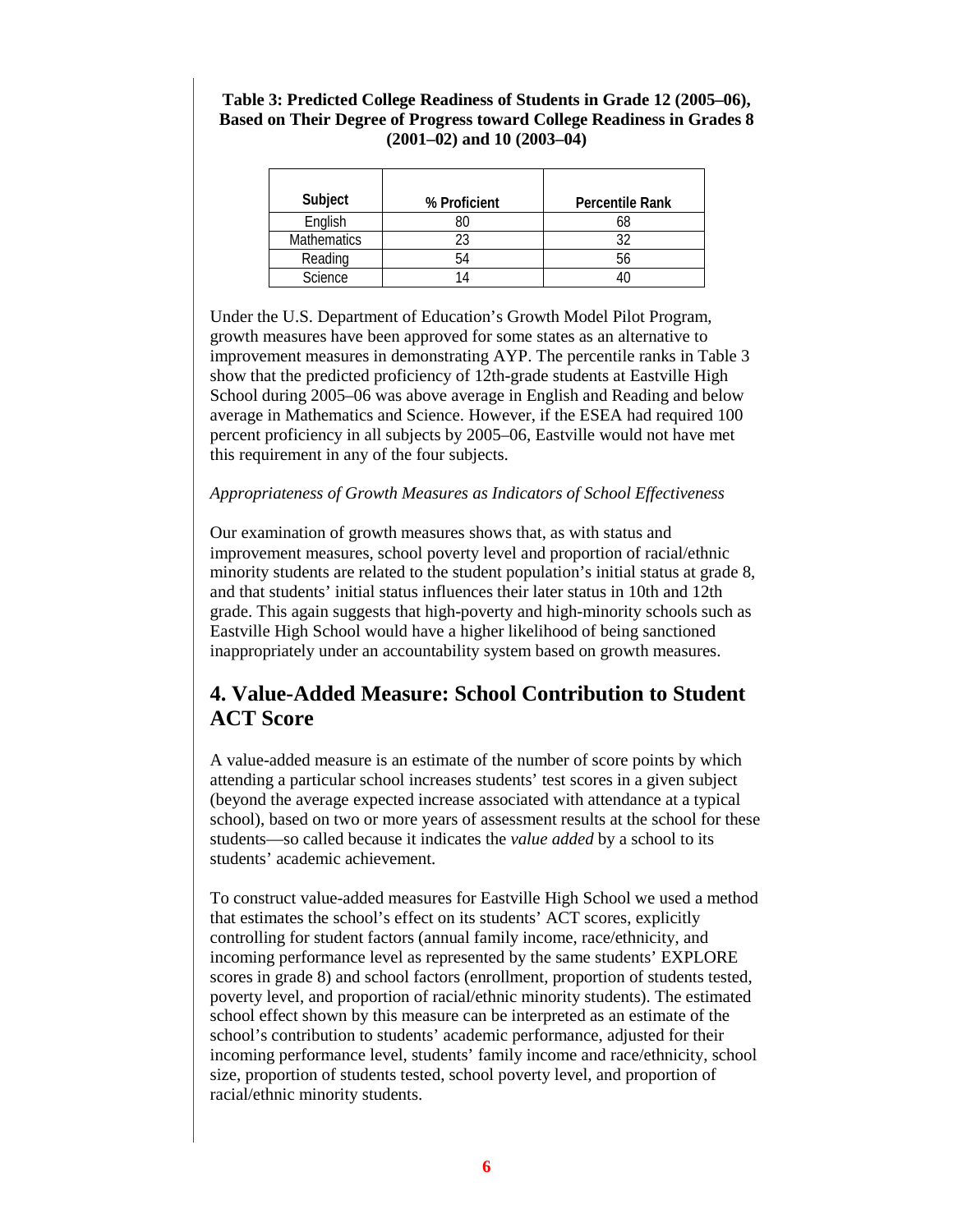Table 4 shows the value-added results for Eastville High School. Because the average number of score points attributed to a typical school in the sample is set at zero, the figures in the second column represent not absolute score points but the *differences* between the average number of score points attributed to Eastville and those attributed to a typical high school in the sample.

| Subject            | <b>Effect on ACT Score</b><br>(Deviation from Typical<br>School) | <b>Percentile Rank</b> |
|--------------------|------------------------------------------------------------------|------------------------|
| English            | $+1.2$                                                           |                        |
| <b>Mathematics</b> | $-0.3$                                                           | 32                     |
| Reading            | $+0.9$                                                           | 95                     |
| <b>Science</b>     | + ∩ 4                                                            | 83                     |

#### **Table 4: Estimates of School Effects on Students' ACT Scores (2005–06)**

Currently, value-added measures are not accepted as a means of determining AYP under the ESEA. This is because, as mentioned earlier, one of the core principles of the ESEA is that expectations for annual achievement must be based on whether or not a school is meeting grade-level proficiency; valueadded measures focus on the change in achievement level (either positive or negative) from one grade to another without regard for whether such change even a positive change—results in greater proficiency. The value-added results suggest that Eastville High School has an above-average effect on its students' English, Reading, and Science scores, and a below-average effect on their Mathematics score. The percentile ranks indicate that Eastville's effects on English, Reading, and Science scores are in fact greatly above average—92nd, 95th, and 83rd percentiles, respectively.

Value-added measures may in fact be the most informative of the four types of accountability measure. The fundamental purpose of value-added measures is to isolate and estimate the effects of teachers, schools, or academic programs. Because status, improvement, and growth measures do not account for students' entering academic proficiency or contextual factors such as student and school poverty level, policymakers have expressed interest in value-added measures as a means to measure school and teacher effectiveness for high-stakes accountability (i.e., as the basis for rewards or sanctions) and low-stakes accountability (i.e., to improve practice or identify teachers' and schools' strengths and weaknesses).

There is disagreement about the extent to which value-added measures truly measure a school's effectiveness. But value-added models can, at a minimum, be used to produce descriptors of school effectiveness that are more meaningful than those produced by status, improvement, or growth measures. If we had considered only Eastville High School's status, improvement, or growth measures, we might have concluded that its performance was average or perhaps slightly below average. But by considering the value that the school added to its students' academic achievement, we were able to see that Eastville actually has shown above-average effects in all subject areas except mathematics. This information should lead the school to study its mathematics curriculum and devise a strategy for improvement. Further, Eastville can take pride in its strong effect on English, Reading, and Science scores and can identify the teachers and practices that have contributed to this success.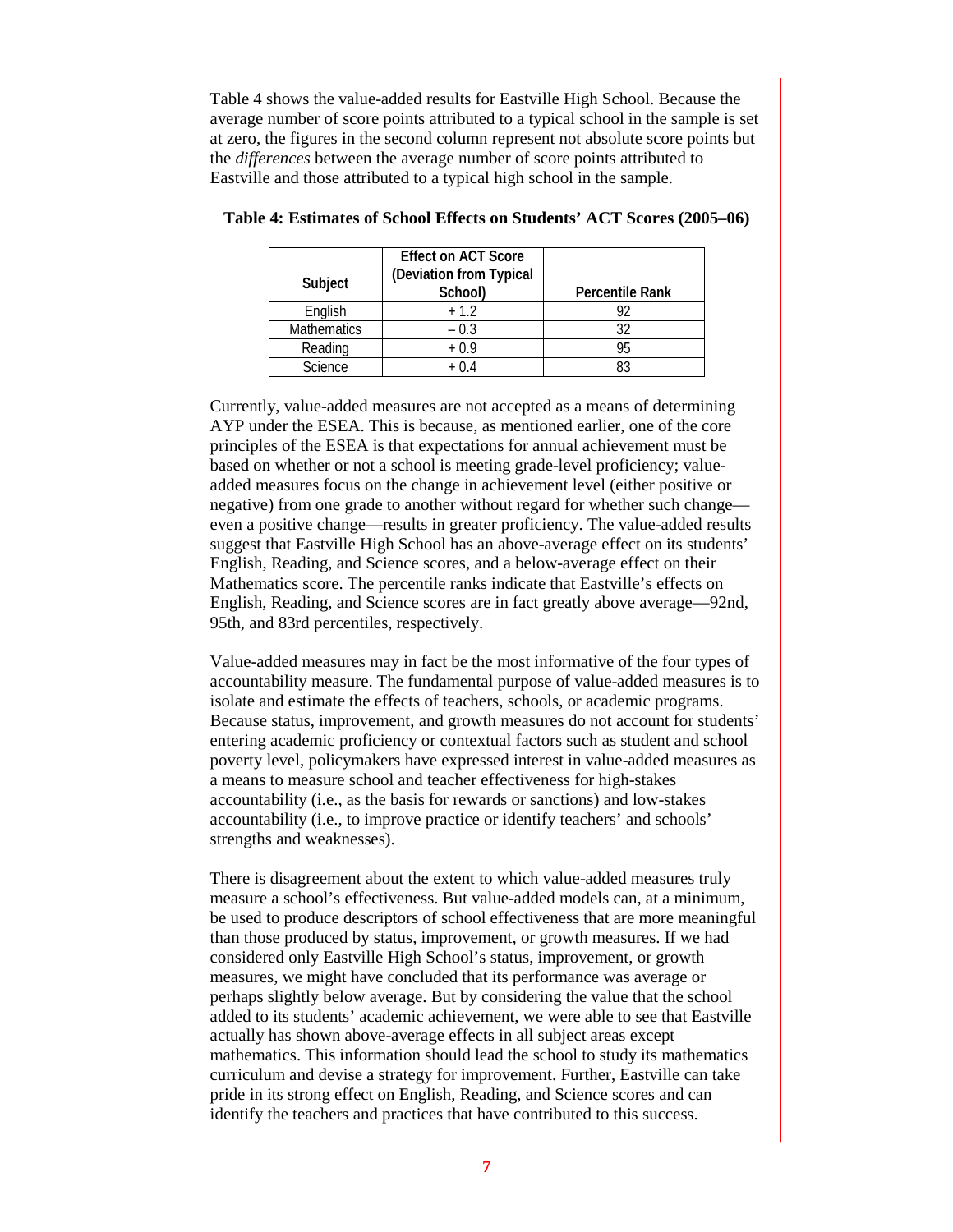#### *Appropriateness of Value-Added Measures as Indicators of School Effectiveness*

In contrast to the other three accountability measures, the value-added measures are by definition unrelated to school or student characteristics such as enrollment, proportion of students tested, poverty level, and proportion of racial/ethnic minority students. Our examination of value-added measures supports the contention that they are the least likely of the four accountability measures to inappropriately sanction high-poverty, high-minority schools such as Eastville High School.

### **Conclusion**

This study illustrates that data from EXPLORE, PLAN, and the ACT can be used as the basis for state accountability systems. However, the study also found that the accountability measures currently accepted under the ESEA run a risk of sanctioning high-poverty, high-minority schools inappropriately.

Maximizing student representation is a crucial element of any accountability system. If data are not available for a significant portion of students in a school, there could be concern that the resulting accountability measures are not an accurate reflection of the school's effects. Therefore, ACT recommends that the standard errors of accountability measures should be reported, especially when the measures are used as the basis for rewarding or leveling sanctions against a school.

Our research highlights how accountability measures can lead to different conclusions about school effectiveness. Clearly, status, improvement, and growth measures can be heavily influenced by factors outside of the school's control: specifically, the entering achievement level and socioeconomic status of the students who attend the school. For this reason, ACT recommends that policymakers preparing to reauthorize the ESEA consider accepting valueadded measures as another means of determining AYP. By using value-added measures, the school's effect on its students' academic achievement is better isolated and measured.

#### **References**

- Howley, C. B., Strange, M., & Bickel, R. (2000). *Research about school size and school performance in impoverished communities* (ERIC Digest). Charleston, WV: ERIC Clearinghouse on Rural Education and Small Schools. (ERIC Document Reproduction Service No. ED 448 968).
- Linn, R. L. (2001). *The design and evaluation of educational assessment and accountability systems*. CSE Technical Report (CSE\_TR-539). Los Angeles: Center for Research and Evaluation, Standards, and Student Testing.
- U.S. Department of Education. (2007). *No Child Left Behind. Growth models: Ensuring grade level proficiency for all students by 2014*. Retrieved July 17, 2009, from www.ed.gov/admins/lead/account/growthmodel/proficiency.pdf